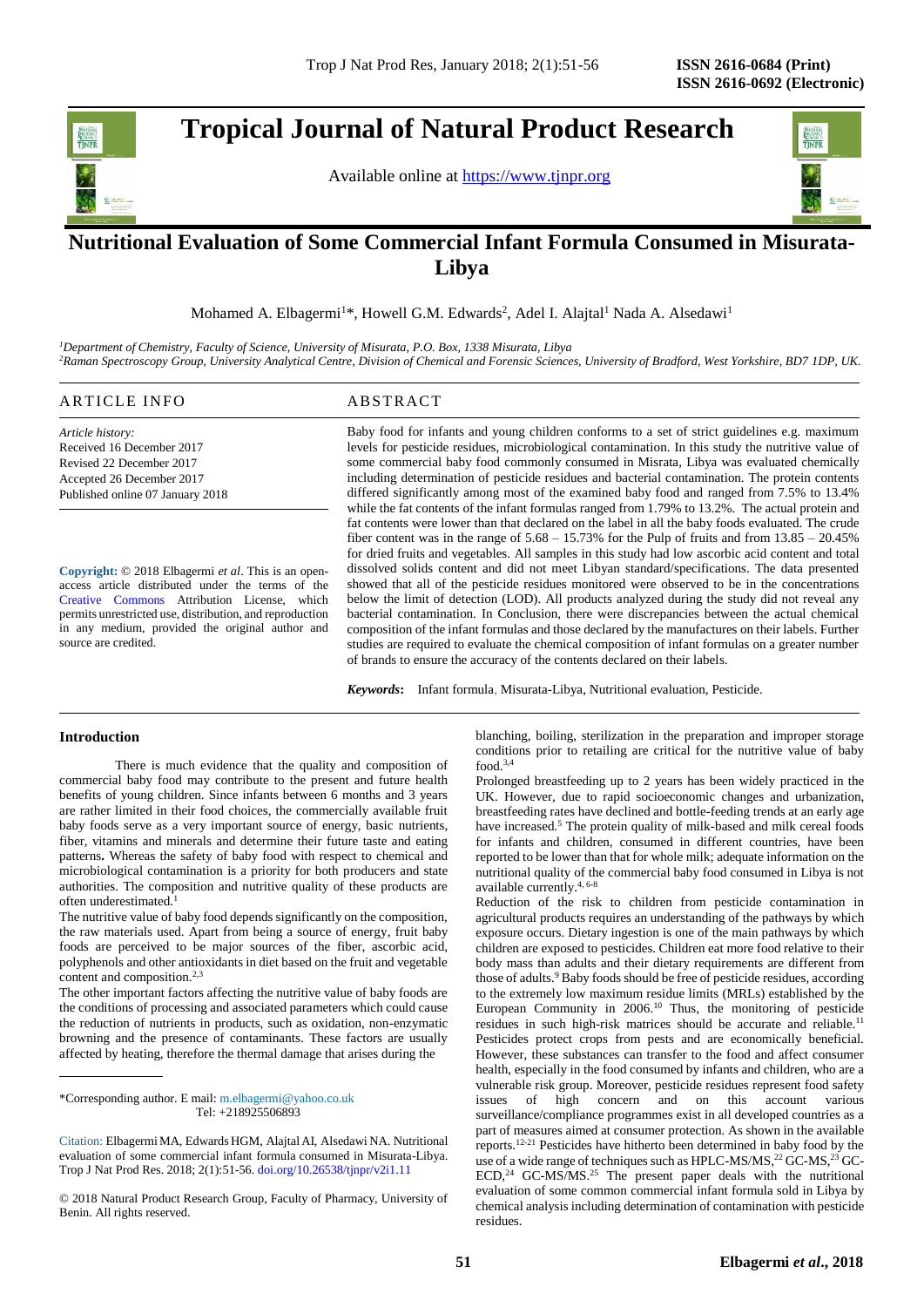## **Materials and Methods**

#### *Selection of infant formula*

Two different types of infant formula: (1) Cereal blends and (2) Pulp of fruits were selected on the basis of their popularity and availability in Misurata City and were purchased from the commercial market. A pool of samples was prepared by combining a portion of each brand. An aliquot of this pooled sample was divided into three portions and each was analyzed separately. Table 1 shows the description of the baby food as indicated on the packages.

#### *Chemical analysis*

The chemical composition of infant formula was determined according to standard methods.<sup>26</sup> Crude protein was estimated from the nitrogen content by Kjeldahl methods. Fat content was determined by ether extraction using a Soxhlet apparatus. Available carbohydrates were calculated by difference, phosphorus by spectrophotometry, lactose, titratable acidity and solids not fat (SNF) contents by Milk-O-Scan as described by Marques and Belo.<sup>27</sup>

## *Pesticide Residues analysis*

Homogenized infant formula (15 g) was added to a 50 mL DisQuE extraction tube. 15 mL of 1% acetic acid in acetonitrile was added and shaken vigorously for 1 min and then centrifuged at 1500 rcf for 1 min. The acetonitrile extract (1 mL) was transferred into a 50 mL DisQuE cleanup tube and shaken for 30 sec and then centrifuged at 1500 rcf for 1 min. The final extraction (100  $\mu$ L) was transferred into an auto-sampler vial, diluted with 900 µL water, mixed and injected. The extracted baby food samples were analyzed using waters Ultra Performance Liquid Chromatography (UPLC) system combined with the fast MS acquisition rates of the Xevo™ TQD Mass Spectrometer (Waters Xevo™ TQD, with ACQUITY UPLC System).

#### *Data analysis*

All measurements were carried out in triplicate and presented as mean ± standard deviation (SD). Where applicable, significant differences among mean values were determined by one-way analysis of variance (ANOVA). P-value < 0.05 was considered statistically significant. For all statistical calculations, a standard statistical package software SPSS 20 was used.<sup>28</sup>

## **Results and Discussion**

#### *Moisture Content*

The Moisture content in infant formula is given in Table 2. The results of this study revealed that the moisture content was in the range of 70.877 – 75.61% in the Pulp of fruits and from 2.985 - 4.617% for dried baby food. A comparison of moisture content in baby food with Libyan standard indicated that rice based with vegetables  $(4.617 \pm 0.631\%)$ , Cereal with milk based, wheat, honey, rice  $(4.428 \pm 0.853%)$  and Cereal with rice and honey (4.348 ± 0.938%) had higher content than Libyan standard (4% w/w%). The moisture content is used as a quality factor for prepared cereals which should have 2-8% moisture content.<sup>29</sup>

#### *Ash Content*

The ash content in infant formula is given in Table 1. The results of this study revealed that the ash content was in the range of 0.122 - 0.553% for the Pulp of fruits and from  $1.20 - 2.7\%$  for dried fruits and vegetables. Table 1 shows that the samples (Pm, Pb, Pc, Pf), pulp of fruits samples, ash contents were slightly higher than that stated in the Libyan standard specifications for these foods, where the Libyan standard specification recommended that the ash content should not exceed 0.25% for dry weight. While for the samples (Rv, Ra, Cm, Rf), the percentage of ash was higher than Libyan standard specification. The study revealed that lower doses were obtained compared to the previous report of Khan *et al*., <sup>30</sup> and Raza *et al*. 31

## *Total Dissolved Solids Content*

The present study revealed that the total dissolved solids content of different kind of baby foods ranged from 18.1% to 21.8%. The content of samples from total dissolved solids did not meet Libyan standard specifications (25%).<sup>32</sup>

#### *Protein Content*

During infancy, high amount of protein is required because it is essential for normal growth, body development, and tissue repair. The present study revealed that protein contents differed significantly among most of the examined baby food and ranged from 7.5% to 13.4% as shown in table 3. Moreover, the actual protein contents were lower than that written on the label in all infant formula.

Another study reported protein contents of 11.63% in formulas collected from developing countries while they were 12.14% in formulas collected from developed countries.<sup>33</sup> Protein contents of infant formulas set in Codex Alimentations range between 1.8 and 3.0 g/100 kcal (about 12.0 to 20%).<sup>34</sup> Kan *et al.*<sup>30</sup> reported that the protein content of milk-based formula and cereal – milk blend varied between 13.3 and 26.0% and between 11.1 and 13.2%, respectively. In the present study, the protein quality of all the baby food tested fulfilled the FAO/WHO requirements, except samples Pf, Fc, and Pc.

#### *Fats Content*

The present study showed that the fat contents ranged from 1.79 to 13.2%. The actual fat contents were lower than that declared on the label in all formulas. A wider range was reported by another study (3.86 and 29.83%).<sup>33</sup> Fat contents of infant formulas set in Codex Alimentations range between 29.3 to  $40.0\%$ .<sup>34</sup> The infant formulas should supply fat from 22 to 40%. <sup>35</sup> All samples in this study had low-fat content and could not meet Codex requirements.

The low-fat content of canned baby foods and dried baby foods during storage at room temperature may be due to storage conditions or oxidation of the fatty substances contained in the mixture, the exposure to light and oxygen or the presence of metals in mixtures, Which helped to oxidize fat.  $36, 37$ 

#### *Crude Fiber*

The crude fiber content is given in Table 4. The results of this study revealed that the crude fiber content was in the range of 5.68 – 15.73% for the pulp of fruits and from 13.85 – 20.45% for dried fruits and vegetables. From table 3, it was observed that the fiber content was irregular in most samples. In general, fiber content in dry samples was higher than in wet baby food samples. This variation in fiber content may be due to the storage temperature of the product or the feeder system.

#### *Ascorbic Acid*

The present study showed that ascorbic acid contents in the infant formula ranged from 2.11 to 8.6 mg/100g. All samples in this study had low ascorbic acid content (below the Libyan standard specifications). It was recommended that the content of ascorbic acid should not be less than  $20 \text{ mg}/100 \text{ g}$ . Čížková <sup>38</sup> reported that the ascorbic acid content of baby food varied between 18.6 to 55.5 mg/100g which is higher than that of the present study. The decrease in the content of ascorbic acid may be due to its intense oxidative breakdown during storage.<sup>39</sup>

#### *Acidity*

The percentage of acidity based on citric acid ranges from 0.18 to 0.6%, meaning that the acidity content in most samples falls within the limits recommended by the Libyan standard specifications. It recommended that the content of acidity should not be higher than (0.4%).

#### *Pesticide Residues*

The data presented show in general that all the residues monitored were observed to be in the concentrations below LOD.

#### *Bacterial Contamination*

All products analyzed during the study did not contain any bacterial contamination, contrary to what was observed by Iversen *et al*. <sup>40</sup> who analyzed 82 powdered infant formulas and found a contamination by *Enterobacter sakazakii, Enterobacter cloacae, Klebsiella pneumonia* and *Citrobacter freundii*. In recent years manufacturers have implemented strategies to control microbial contamination. This may explain the absence of these pathogens in this study.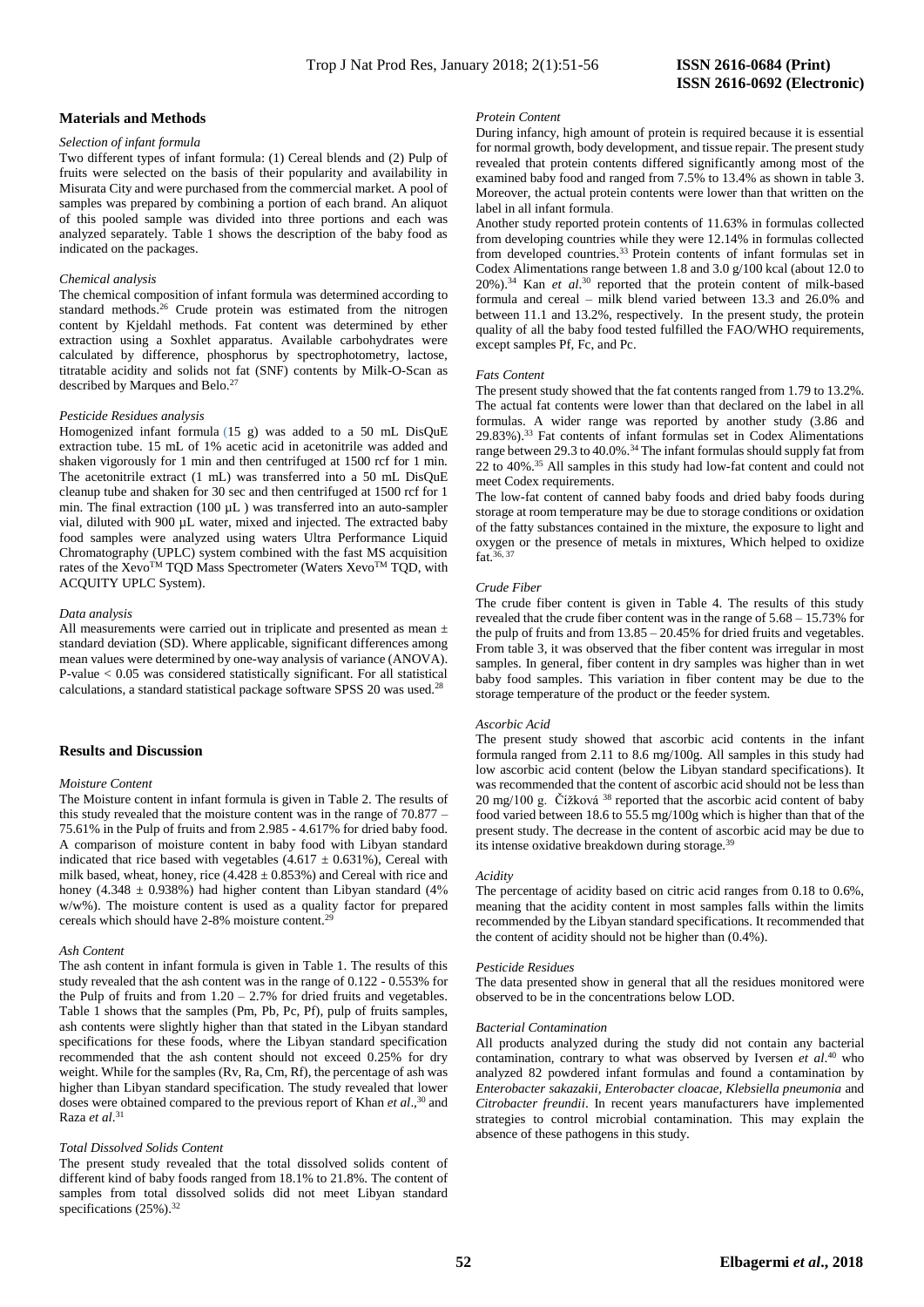| <b>Sample</b>          | <b>Sample characteristics</b> | Date of         | <b>Expiry dates</b> | Package type | <b>Place of purchased</b> | <b>Place of</b> |
|------------------------|-------------------------------|-----------------|---------------------|--------------|---------------------------|-----------------|
| ID                     |                               | manufacture     |                     |              |                           | manufacture     |
| <b>Pf</b>              | Pulp of fruits and            | 10-2-2017       | 03-01-2018          | Glass bottle | Al - Na'as Pharmacy       | Egypt           |
|                        | vegetables mixed              |                 |                     |              |                           |                 |
| Fc                     | Fruit paste of carrot,        | $02 - 1 - 2017$ | 07-01-2018          | Glass bottle | Al - Na'as Pharmacy       | Egypt           |
|                        | apple and guava               |                 |                     |              |                           |                 |
| P <sub>c</sub>         | Pulp carrot and apple         | 14-3-2017       | 03-02-2018          | Glass bottle | Al - Rmila Pharmacy       | Egypt           |
| Pb                     | Pulp banana and apple         | 20-1-2017       | 05-02-2018          | Glass bottle | Al - Rabi Pharmacy        | Egypt           |
| Pm                     | Pulp, mixed fruit             | 11-1-2017       | 27-01-2018          | Glass bottle | Al - Rabi Pharmacy        | Egypt           |
| Rv                     | Rice-based parsley            | 06-3-2017       | 14-01-2018          | Paper box    | Al - Rabi Pharmacy        | Libya           |
| Ra                     | Rice based with apple         | $02 - 1 - 2017$ | 12-02-2018          | Paper box    | Al - Rabi Pharmacy        | Libya           |
| $\mathbf{C}\mathbf{m}$ | Cereal with milk based,       | 20-4-2017       | 05-05-2018          | Paper box    | Al - Na'as Pharmacy       | Libya           |
|                        | wheat, honey and rice         |                 |                     |              |                           |                 |
| Ch                     | Cereal with rice and          | 22-2-2017       | 28-02-2018          | Paper box    | Al - Na'as Pharmacy       | Libya           |
|                        | honey                         |                 |                     |              |                           |                 |
| Rf                     | Rice based with fruits        | 21-1-2017       | 20-01-2018          | Paper box    | Al - Rabi Pharmacy        | Libya           |

**Table 1:** Infant formula packaging and their characteristics

**Table 2:** Moisture, Ash and Total Dissolved Solids Content (%) in different kind of infant formula

| <b>Samples</b>         | Moisture Content (%) | Ash Content $(\% )$ | Total Dissolved Solids Content (%) |
|------------------------|----------------------|---------------------|------------------------------------|
| Pf                     | $75.61 \pm 0.167$    | $0.372 \pm 0.168$   | $21.8 \pm 1.316$                   |
| Fc                     | $75.591 \pm 0.393$   | $0.122 + 0.482$     | $18.1 \pm 1.853$                   |
| Pc                     | $70.877 + 0.215$     | $0.289 + 0.571$     | $20.6 + 0.723$                     |
| Pb                     | $73.661 + 0.227$     | $0.344 + 0.398$     | $19.4 \pm 2.341$                   |
| Pm                     | $74.765 \pm 0.296$   | $0.553 \pm 0.741$   | $21.348 \pm 1.983$                 |
| Rv                     | $4.617 + 0.631$      | $1.20 + 0.635$      |                                    |
| Ra                     | $2.985 + 0.496$      | $1.70 \pm 0.519$    | ۰                                  |
| $\mathbf{C}\mathbf{m}$ | $4.428 + 0.853$      | $1.8 \pm 0.758$     |                                    |
| <b>Ch</b>              | $4.348 \pm 0.938$    | $2.7 \pm 0.286$     |                                    |
| Rf                     | $3.514 \pm 0.689$    | $1.9 \pm 0.395$     | ۰                                  |

**Table 3:** Protein, Fats, Ascorbic acid, Fibres and Acidity Content in infant formula

| <b>Samples</b>         | Protein $(\% )$  | Fats $(\% )$     | <b>Ascorbic Acid</b> | Crude Fiber $(g/100g)$ | Acidity $(\% )$   |
|------------------------|------------------|------------------|----------------------|------------------------|-------------------|
|                        |                  |                  | (mg/100g)            |                        |                   |
| <b>Pf</b>              | $7.5 + 0.412$    | $4.3 + 0.212$    | $4.60 + 0.131$       | $5.68 + 0.252$         | $0.6 \pm 0.173$   |
| Fc                     | $8.6 + 0.371$    | $5.3 + 0.615$    | $4.70 + 0.517$       | $8.34 + 0.964$         | $0.3 \pm 0.284$   |
| P <sub>c</sub>         | $11.4 + 0.482$   | $8.7 + 0.176$    | $8.60 + 0.461$       | $6.92 \pm 0.692$       | $0.4 \pm 0.217$   |
| Pb                     | $12.1 + 0.253$   | $13.2 + 0.953$   | $6.30 + 0.731$       | $10.49 + 0.391$        | $0.5 + 0.215$     |
| Pm                     | $13.4 + 0.815$   | $2.6 + 0.276$    | $4.10 + 0.624$       | $15.73 + 0.756$        | $0.6 \pm 0.371$   |
| Rv                     | $12.3 + 0.426$   | $1.93 + 0.612$   | $3.60 + 0.725$       | $18.75 + 0.274$        | $0.16 + 0.153$    |
| Ra                     | $12.5 + 0.715$   | $1.97 + 0.362$   | $6.80 + 0.826$       | $13.85 + 0.212$        | $0.18 + 0.029$    |
| $\mathbf{C}\mathbf{m}$ | $12.1 + 0.451$   | $1.80 + 0.274$   | $2.11 + 0.742$       | $20.45+0.167$          | $0.20 + 0.1.21$   |
| Ch                     | $12.9 + 0.215$   | $1.79 \pm 0.153$ | $6.30\pm0.287$       | $17.74 \pm 0.235$      | $0.18 \pm 0.1.23$ |
| Rf                     | $12.3 \pm 0.145$ | $1.85 \pm 0.128$ | $7.10\pm0.195$       | $18.98 \pm 0.123$      | $0.21 \pm 0.149$  |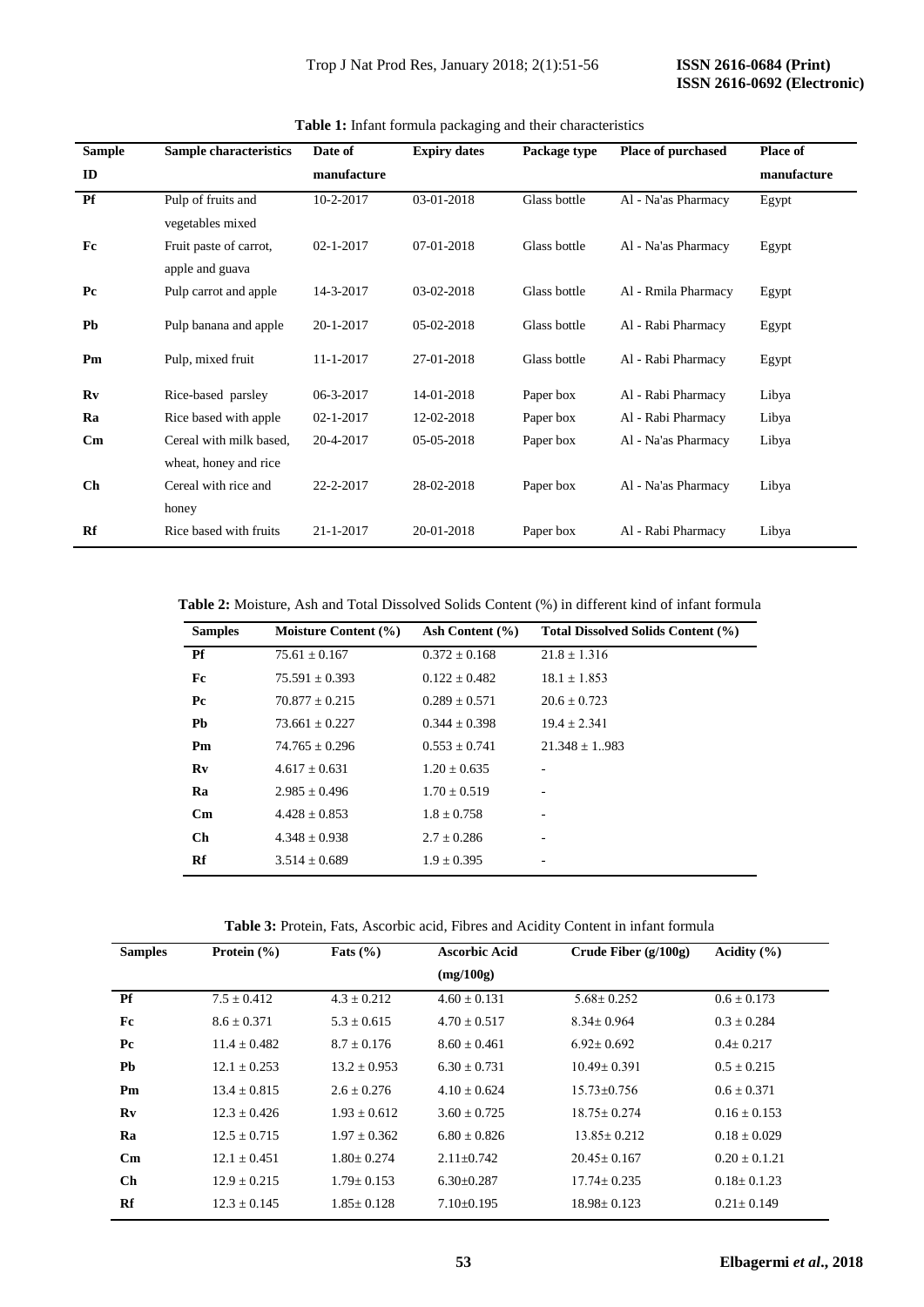| No             | Pesticide            | Result (ppm) | LQ (ppm)  | MRL-EU (ppm) |
|----------------|----------------------|--------------|-----------|--------------|
| $\mathbf{1}$   | Abamectine           | $< LQ$       | 0.010     | 0.010        |
| $\overline{c}$ | Acetamipride         | $< LQ$       | 0.010     | 0.010        |
| 3              | Acrinatrine          | < LQ         | 0.010     | 0.010        |
| 4              | Aldrine              | $< LQ$       | 0.010     | 0.010        |
| 5              | Azoxystrobine        | $< LQ$       | 0.010     | 0.010        |
| 6              | Bromuconazole        | < LQ         | 0.010     | 0.010        |
| 7              | Bentazone            | < LQ         | 0.010     | 0.010        |
| 8              | <b>Boscalide</b>     | $< LQ$       | 0.010     | 0.010        |
| 9              | Carbofuran           | $< LQ$       | 0.010     | 0.010        |
| 10             | Carbaryl             | < LQ         | $0.010\,$ | 0.010        |
| 11             | Cloquintocet-mexyl   | $< LQ$       | 0.010     | 0.010        |
| 12             | Cymoxanil            | < LQ         | 0.010     | 0.010        |
| 13             | Chlorantraniprole    | $< LQ$       | 0.010     | 0.010        |
| 14             | Clodinafop-propargyl | < LQ         | $0.010\,$ | 0.010        |
| 15             | Chlorpyrifos ethyl   | < LQ         | 0.010     | 0.010        |
| 16             | Chromafenozoide      | < LQ         | 0.010     | 0.010        |
| 17             | Cyproconazole        | $< LQ$       | 0.010     | 0.010        |
| 18             | Carbendazime         | $< LQ$       | 0.010     | 0.010        |
| 19             | Difenoconazole       | < LQ         | $0.010\,$ | 0.010        |
| 20             | Deltamethrine        | $< LQ$       | 0.010     | 0.010        |
| 21             | Dimethothoate        | $< LQ$       | 0.0010    | 0.003        |
| 22             | Dimexostrobine       | $< LQ$       | $0.010\,$ | 0.010        |
| 23             | Ethofumezate         | $< LQ$       | $0.010\,$ | 0.010        |
| 24             | Epoxiconazole        | < LQ         | 0.010     | 0.010        |
| 25             | Fenamidone           | < LQ         | 0.010     | 0.010        |
| 26             | Fenexaprop-p-ethyl   | < LQ         | 0.010     | 0.010        |
| 27             | Flubendiamide        | < LQ         | 0.010     | 0.010        |
| 28             | Flufenoxuron         | < LQ         | $0.010\,$ | 0.010        |
| 29             | Fenproproximate      | $<\!\!LQ$    | 0.010     | 0.010        |
| $30\,$         | Fenpropimorphe       | $<\!\!LQ$    | $0.010\,$ | $0.010\,$    |
| 31             | Fenamiphos           | < LQ         | 0.010     | 0.010        |
| 32             | Fluodioxinil         | < LQ         | 0.010     | 0.010        |
| 33             | Fenhexamide          | < LQ         | 0.010     | 0.010        |
| 34             | Fenoxycarbe          | < LQ         | 0.010     | 0.010        |
| 35             | Hexythiazox          | < LQ         | $0.010\,$ | 0.010        |
| 36             | Imidaclopride        | < LQ         | 0.010     | 0.010        |
| 37             | Iindoxacarbe         | < LQ         | 0.010     | 0.010        |
| 38             | Lufenuron            | < LQ         | $0.010\,$ | 0.010        |
| 39             | Lamda-cyhalothrine   | < LQ         | 0.010     | $0.010\,$    |
| 40             | Myclobutanil         | < LQ         | $0.010\,$ | 0.010        |
| 41             | Metrhomyl            | < LQ         | 0.010     | 0.010        |
| 42             | Metribuzine          | < LQ         | 0.010     | $0.010\,$    |
| 43             | Methiocarbe          | < LQ         | 0.010     | 0.010        |
| 44             | Methabenthiazuron    | < LQ         | 0.010     | 0.010        |
| 45             | Methidathion         | < LQ         | 0.010     | 0.010        |
| 46             | Malathion            | $<\!\!LQ$    | 0.010     | $0.010\,$    |
| 47             | Metalaxyl            | $<\!\!LQ$    | $0.010\,$ | $0.010\,$    |

**Table 4:** List of pesticides screened in all samples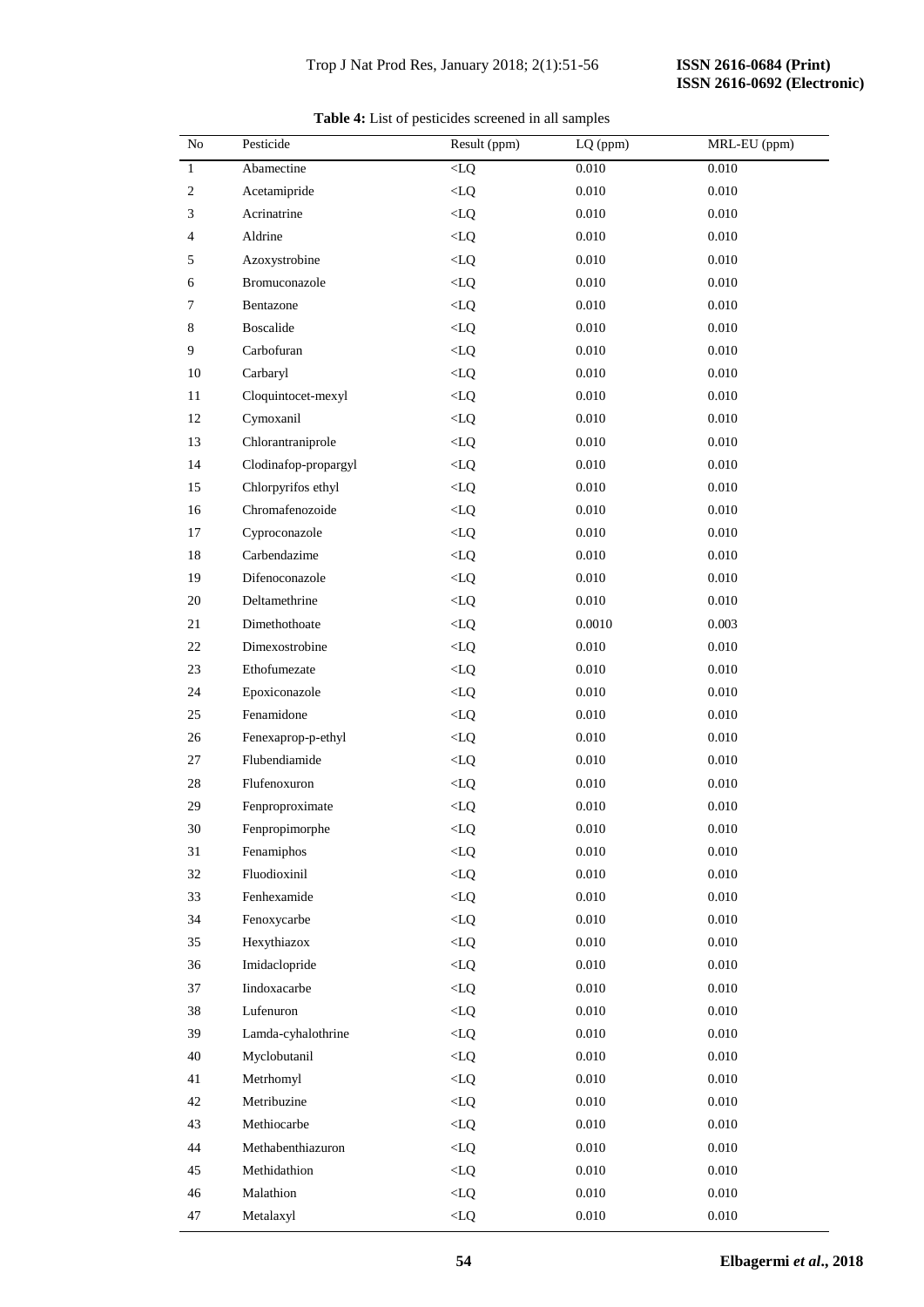| 48 | Propamocarbe-HCl | $<$ LQ | 0.010 | 0.010 |  |
|----|------------------|--------|-------|-------|--|
| 49 | Penconazole      | < LQ   | 0.010 | 0.010 |  |
| 50 | Propagite        | < LQ   | 0.010 | 0.010 |  |
| 51 | Pyraloxystrobine | < LQ   | 0.010 | 0.010 |  |
| 52 | Pencycuron       | < LQ   | 0.010 | 0.010 |  |
| 53 | Pinoxadene       | < LQ   | 0.010 | 0.010 |  |
| 54 | Pyrimethanil     | $<$ LQ | 0.010 | 0.010 |  |
| 55 | Tefluthrine      | < LQ   | 0.010 | 0.010 |  |
| 56 | Tebuconazole     | < LQ   | 0.010 | 0.010 |  |
| 57 | Thimethoxame     | $<$ LQ | 0.010 | 0.010 |  |
| 58 | Triticonazole    | $<$ LQ | 0.010 | 0.010 |  |
| 59 | Thiabendazole    | < LQ   | 0.010 | 0.010 |  |
| 60 | Trifloxystrobine | < LQ   | 0.010 | 0.010 |  |
| 61 | Thiaclopride     | $<$ LQ | 0.010 | 0.010 |  |
| 62 | Tetradifon       | $<$ LQ | 0.010 | 0.010 |  |
| 63 | Spiromesifene    | < LQ   | 0.010 | 0.010 |  |
| 64 | Spinosad $(A+D)$ | < LQ   | 0.010 | 0.010 |  |
| 65 | Spirodiclofene   | < LQ   | 0.010 | 0.010 |  |
|    |                  |        |       |       |  |

\*LQ= Limit of Quantification

\*ppm=  $m\sigma/kg$ 

\*MRL-EU= Maximum residue limits-European Union.

## **Conclusion**

Infant formula is a rich source of major and minor components which are essential to provide the nutritional requirements to the human body. Moreover, the LC-MS/MS analysis of pesticide residues in all samples showed that most of the detected and quantified residues were below 0.01 ppm which corresponds to the maximum residual limit for pesticide residues in baby food, all of the infant formula products analyzed in this study do not contain the declared bacterial species. It suggests that the technology and quality control for baby food processing should be improved and environmental pollution should be controlled.

## **Conflict of interest**

The authors declare no conflict of interest.

## **Authors' Declaration**

The authors hereby declare that the work presented in this article is original and that any liability for claims relating to the content of this article will be borne by them.

## **Acknowledgements**

The authors wish to thank the Centre for Food and Drug Control, Misurata, Libya, for the technical support.

## **References**

- 1. Behrens WA, Madere R. Ascorbic acid, isoascorbic acid, dehydroascorbic acid, and dehydroisoascorbic acid in selected food products. J Food Comp Anal. 1994; 7:158–170.
- 2. Mongeau R, Brasard R, Deeks J, Laffey P.J, Nguyen L, Brooks S.P. Comparison of dietary fiber contents of selected baby foods from two major brands in Canada using three methods. J Agric Food Chem. 2001; 49:3782–3786.
- 3. Wu X, Beecher G.R, Holden J.M, Haytowitz D.B, Gebhard S.E. Lipophilic and hydrophilic antioxidant capacities of

common foods in the United States. J Agric Food Chem. 2004; 52:4026–4037.

- Sarwar G, Peace R.W. Botting H.G. Difference in protein digestibility and quality of liquid concentrate and powder forms of milk based infant formulas fed to rats. Am J Clin Nutr. 1989; 49:806-813.
- 5. Bryder L. Breastfeeding and Health Professionals in Britain, New Zealand and the United States, 1900–1970. Med Hist. 2005; 49(2):179-196.
- 6. Kan M.A, Kissana A.S. Nutritional evaluation of some commercial baby food in Pakistan. J Sci Food Agric. 1985; 36:1271-1274.
- 7. Kan M.A. nutritional Adequacy of commercial infant milk formulas. Ecol Food Nutr. 2008; 47(2):188-204.
- 8. [Erkekoglu P](http://www.ncbi.nlm.nih.gov/pubmed/?term=Erkekoglu%20P%5BAuthor%5D&cauthor=true&cauthor_uid=19360514), [Baydar T](http://www.ncbi.nlm.nih.gov/pubmed/?term=Baydar%20T%5BAuthor%5D&cauthor=true&cauthor_uid=19360514). Evaluation of nitrite contamination in baby foods and infant formulas marketed in Turkey. [Int J](http://www.ncbi.nlm.nih.gov/pubmed/19360514)  [Food Sci Nutr.](http://www.ncbi.nlm.nih.gov/pubmed/19360514) 2009; 60(3): 206-209.
- 9. Curl C.L, Fenske R.A. Elgethun K. Organophosphorus pesticide exposure of urban and suburban preschool children with organic and conventional diets. Environ Health Perspect. 2003; 111(3):377-382.
- 10. Council Directive EC 2006/125/EC of 5 December 2006 on processed cereal-based foods and baby foods for infants and young children. In: Official Journal of the European Union, Vol. L339, European Community, Brussels, 2006; 16–35 p.
- 11. Georgakopoulos P, Zachari R, Mataragas M, Athanasopoulos P, Drosinos EH, Skandamis PN. Optimisation of octadecyl (C18) sorbent amount in QuEChERS analytical method for the accurate organophosphorus pesticide residues determination in lowfatty baby foods with response surface methodology. Food Chem. 2011; 128:536-542.
- 12. Ripley BD, issemore LI, Leishman PD, Denomme MA, Ritter L. Pesticide residues on fruits and vegetables from Ontario, Canada, 1991–1995. J AOAC Int*.* 2000; 83:196– 213.
- 13. Andersen JH, Poulsen ME. Results from the monitoring of pesticide residues in fruit and vegetables on the Danish market, 1998–99. Food Addit Cont*.* 2001; 18:906–931.
- 14. Dogheim SM, El-Marsafy AM, Salama EY, Gadalla SA, Nabil YM. Monitoring of pesticide residues in Egyptian